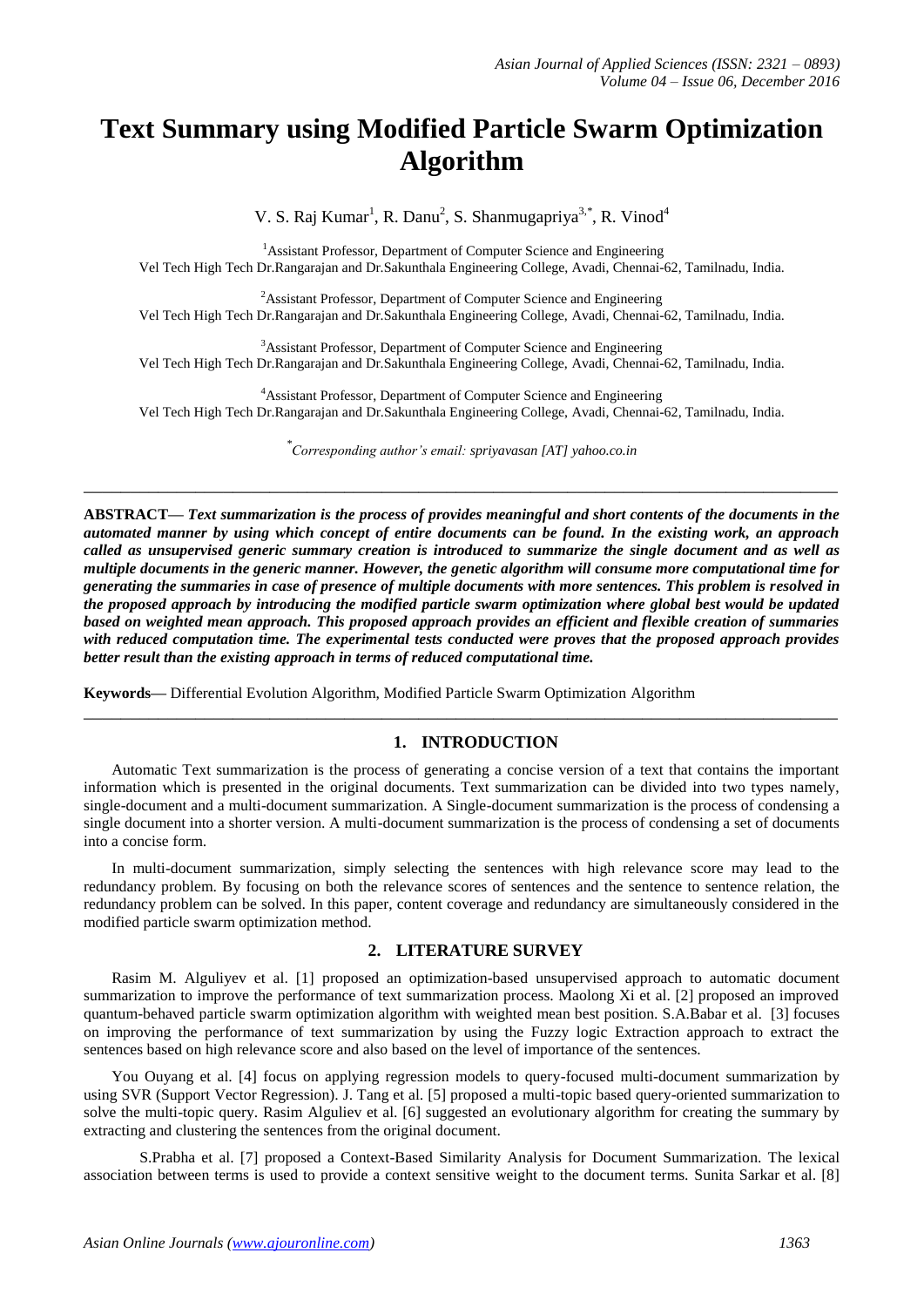presented a comparative analysis to prove that hybrid PSO with K-means performs better than K-means and PSO algorithms. Chen Li et al. [9] focuses on the problem of using sentence compression techniques to improve multidocument summarization.

#### **3. SYSTEM ARCHITECTURE**

After preprocessing the source document, the similarity between the sentences is calculated by using semantic similarity measure. And then fitness value of maximum relevance and minimum redundancy is evaluated for the sentences. The summary is generated by using the differential evaluation algorithm and also by using modified PSO algorithm. In performance evaluation, the comparison between the results of both algorithms is done. Figure 1 depicts the architecture diagram of the proposed system.



**Figure 1:** Architecture Diagram

## **4. METHODOLOGY**

## *4.1 Preprocessing*

In preprocessing, the documents are decomposed into a set of sentences and each sentence has a collection of terms. The stop words and special characters in each sentence are removed from the sentence collection.

#### *4.2 Similarity Measure Between Sentences*

Based on the ordering of sentences, similarity measure is divided into two types. Symmetric and asymmetric measures are the two types of similarity measures. In this module, the combination of both types of similarity measures is used to measure the similarity between the sentences.

## *4.3 Calculating Fitness Of Sentences*

Each sentence  $s_i$  is associated with a positive weight of i, which is defined as following

$$
\alpha_{i} = \frac{\mathrm{sml}(S_{i}, O)}{\sum_{j=1}^{n} \mathrm{sml}(S_{j}, O)}, \quad i = 1, ..., n
$$

where O defines the center of the collection S.

#### *4.4 Using Differential Evolution Algorithm for Summarization*

Differential Evolution (DE) algorithm is established on the framework of genetic algorithms. DE algorithm has three operators namely crossover, mutation and selection which are similar to the genetic algorithms.

The proposed algorithm is

- 1. Creating an initial population.
- 2. Convert the real-valued chromosome into a binary space.
- 3. Calculating the fitness value of each chromosome in the population.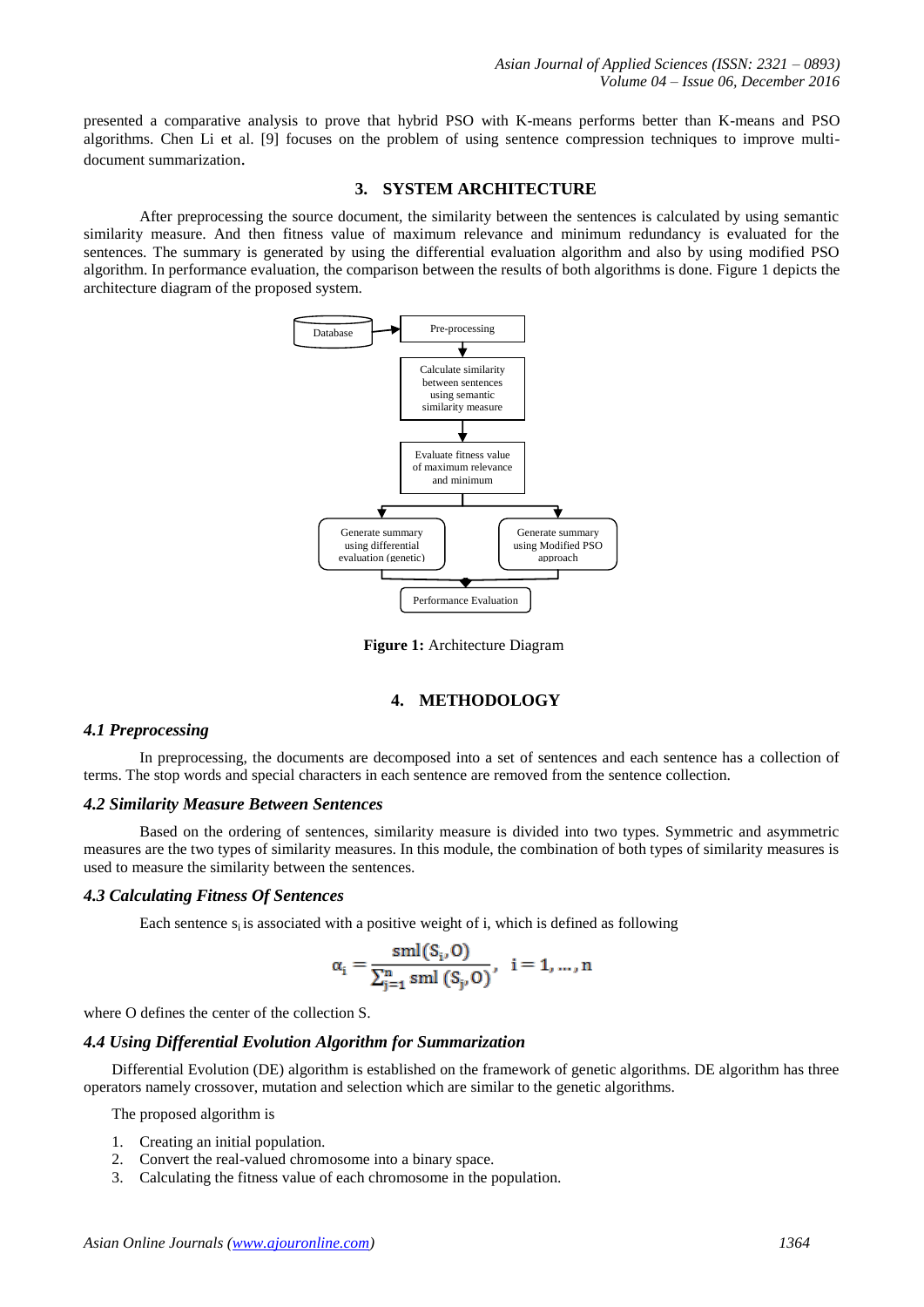- 4. Selecting of best chromosome.
- 5. Generating an offspring.
- 6. For the component of mutant vector, check the boundary constraints.
- 7. Then convert the real-valued chromosome into the binary space and decode it to the problem variables.

## *4.5 Using Modified Particle Swarm Optimization (Pso) Algorithm For Summarization*

Input: documents

Output: summarized document

- 1. Initialize N number of particles with set of tasks and allocate the resources randomly, a position of particle is denoted by  $x_i$  and velocity is denoted as  $V_i$ .
- 2. Particle position is initialized as  $x_i$  randomly in the search space.
- 3. Set the particle's best known position to its initial position

 $pbest \leftarrow x$ 

- 4. Initialize each particle's velocity v to random values.
- 5. Until a termination criterion is met, repeat the following:
- 6. For every particle  $i=1, 2...$  N
- 7. Compute the fitness value.
- 8. Pick a random vector  $a \sim U(-d, d)$
- 9. Add this to the current solution  $\mathbf x$ , to create the new potential solution y.
- 10. If  $(f(y) < f(pbest)$  then update the particle's best known position.
- 11. Otherwise decrease the search range by multiplication factor q.
- 12. Compute the weighted mean value for gbest,

Wgbest (t) =  $(M_1(t), M_2(t), \ldots M_3(t)) = \left(\frac{1}{M} \sum_{j=1}^{M} b_{i,1} G_{j,1}, \frac{1}{M} \sum_{i=1}^{M} b_{i,2} G_{j,2}, \ldots \ldots \ldots \frac{1}{M} \sum_{i=1}^{M} b_{i,n} G_{j,n}^t\right)$ 

#### *4.6 Performance Evaluation*

In this module performance evaluation were done to compare the effectiveness of the proposed methodology by comparing it with the existing approach in terms multiple performance measures. The performance measures are considered for the proving the improvement of the proposed work is the accuracy and the computational time.

## **5. RESULTS AND DISCUSSION**

#### *5.1 Loading Dataset*

The dataset consists of collection of text documents. The 20 newsgroup which contains a collection of text documents is taken has input document. The size of the text documents various with each other in the given dataset.

## *5.2 Preprocessing*

In this stage, the given document is preprocessed. The document is splitted into sentences based on the (.) separator. And then the special characters and stop words are removed from the sentences.

## *5.3 Similarity Calculation Result*

The Figure 2 depicts the matrix format of similarity calculation result of each word with other words in the document.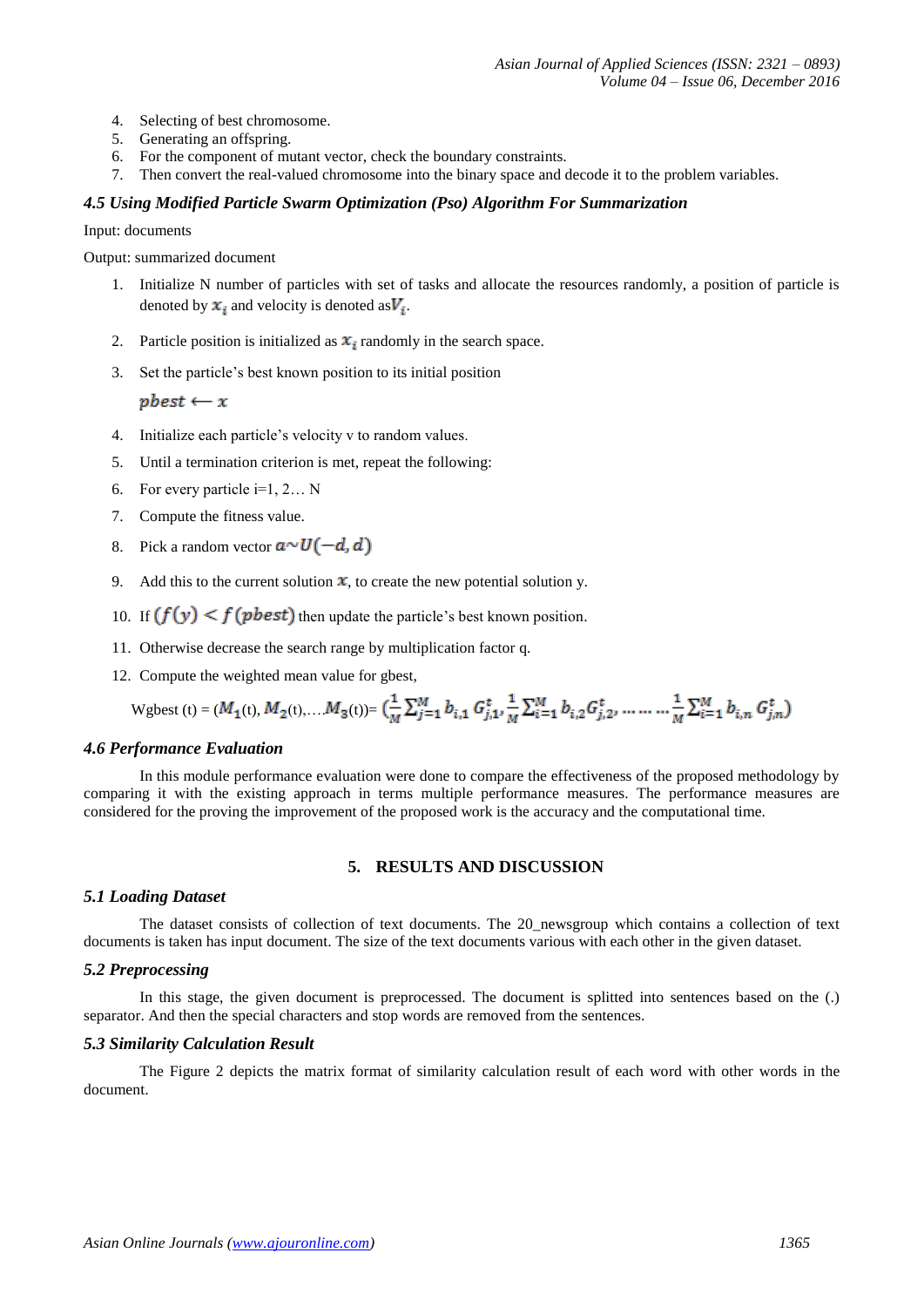*Asian Journal of Applied Sciences (ISSN: 2321 – 0893) Volume 04 – Issue 06, December 2016*

| Matrix Result is                                              |                                                                                                                                |  |
|---------------------------------------------------------------|--------------------------------------------------------------------------------------------------------------------------------|--|
| 0,0 0,0 1,0 0,33333334 0,42857143 0,0 0,0 0,33333334 0,375 0, | 0.0 0.0 0.33333334 1.0 0.6666667 0.0 0.0 0.375 0.5714286 0.30                                                                  |  |
|                                                               | 0.0 0.0 0.42857143 0.6666667 1.0 0.0 0.0 0.5 0.8 0.4444445 0.<br>0.0 0.0 0.33333334 0.375 0.5 0.0 0.0 1.0 0.42857143 0.307692: |  |
| 0.0 0.0 0.375 0.5714286 0.8 0.0 0.0 0.42857143 1.0 0.36363637 | 0.0 0.0 0.26666668 0.30769232 0.44444445 0.0 0.0 0.30769233                                                                    |  |

**Figure 2:** Similarity Calculation Result

# *5.4 Fitness Calculation*

The fitness for each sentences and words are calculated. The Figure 3 depicts the fitness value for each sentence in a document.



**Figure 3:** Fitness Calculation

# *5.5 Summarization Using Differential Evolution Algorithm*

The Figure 4 depicts the fitness value of each distinct word present in the document.

| FITNESS FOR GENETIC ALGORITHM |  |
|-------------------------------|--|
| Word 10.011101320373066728    |  |
| Wegd 20.010943138027329534    |  |
| Word 30.010639922229537987    |  |
| Word 40.0106399999994537989   |  |
| Word 50.010494529422495713    |  |
| Word 60.010494529422495706    |  |
| Word 70.01035305658779878     |  |
| Word 8 0.01021534730306607    |  |
| Word 90.010215347303066065    |  |
| Word 10 0.01021534730306606   |  |
| Word 11 0.010081253359163947  |  |
| Word 12001008125335916394     |  |

**Figure 4:** Fitness for Genetic Algorithm

Based on the fitness of each words, the words which contains the fitness value higher than the threshold is considered has an most important word that is related to the document.